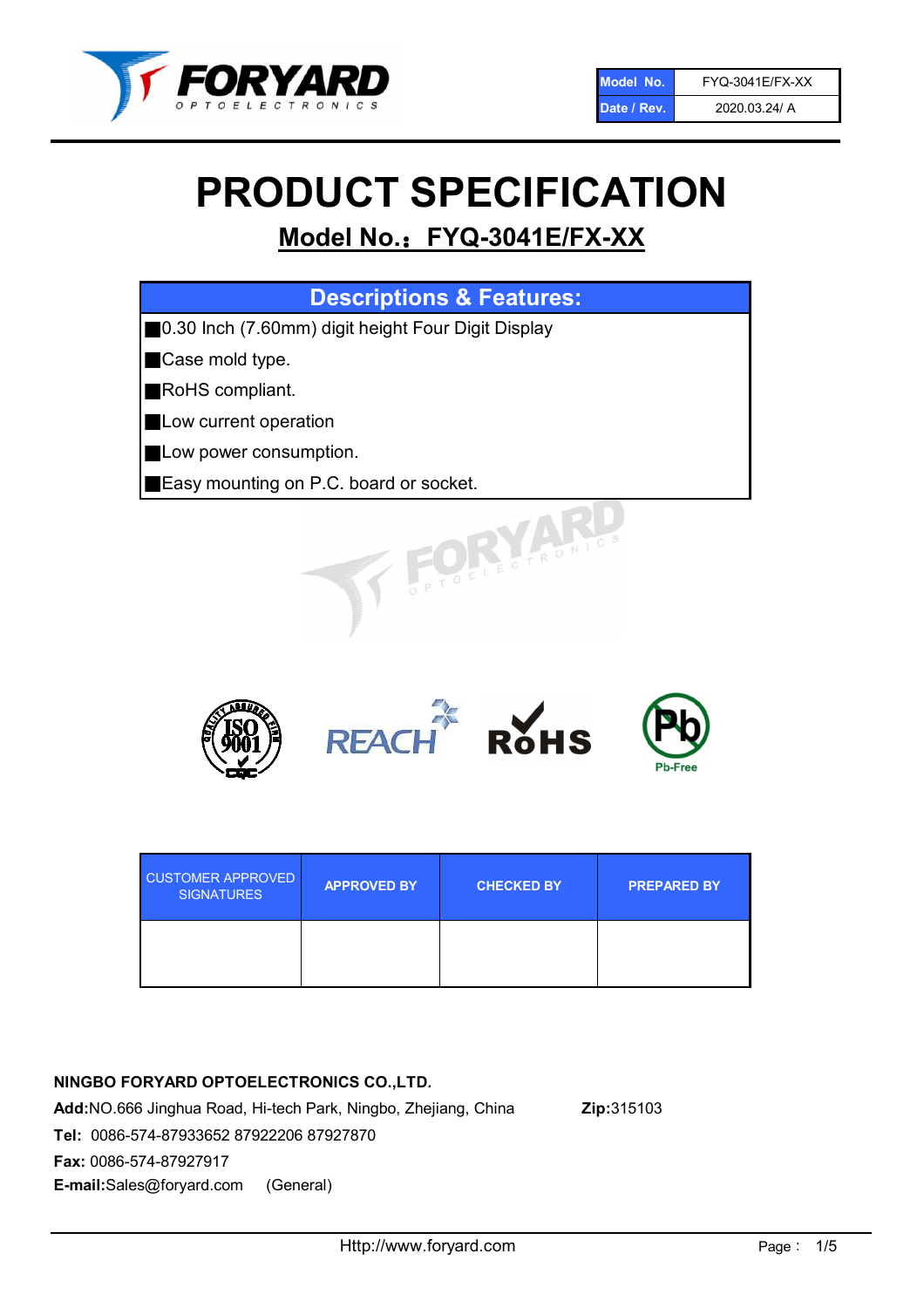

| Model No.   | FYQ-3041E/FX-XX |
|-------------|-----------------|
| Date / Rev. | 2020.03.24/ A   |

#### ■ -XX: REF Surface / Epoxy color

| Color<br><b>Number</b>      |                |                                                   |             |                |
|-----------------------------|----------------|---------------------------------------------------|-------------|----------------|
| REF Surface Color   O White |                | ○ Black  ○ Gray                                   | $\circ$ Red | $\circ$ Green  |
| Epoxy Color                 | I⊖ Water Clear | $\mathbin{\varcap}$ White $\mathbin{\varcap}$ Red | IO Green∶   | $\circ$ Yellow |

#### ■ Mechanical Dimensions





Notes:

- 1. All pins are Φ0.45[.019]mm
- 2. Dimension in millimeter [inch], tolerance is ±0.25 [.010] and angle is ±1° unless otherwise noted.
- 3. Bending≤Length\*1%.
- 4.The specifications,characteristics and technical data described in the datasheet are subject to change without prior notice.
- 5.The drawing is different from the actual one, please refer to the sample.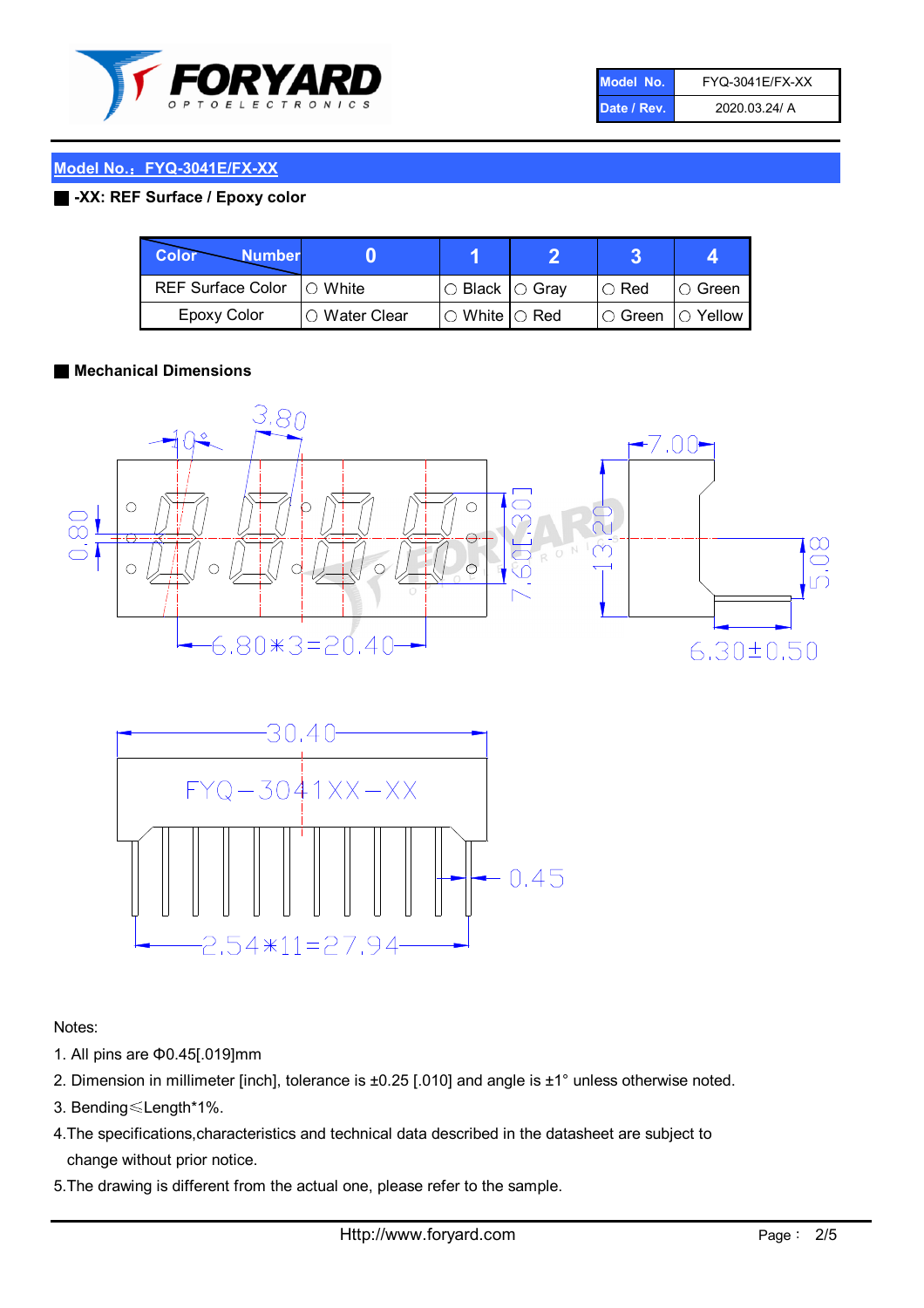

| Model No.   | FYQ-3041E/FX-XX |
|-------------|-----------------|
| Date / Rev. | 2020.03.24/ A   |

■ All Light On Segments Feature & Pin Position





■ Internal Circuit Diagrams

 $FYQ - 3041EX$ 



Common Cathode

 $FYQ - 3041FX$ 



Common Anode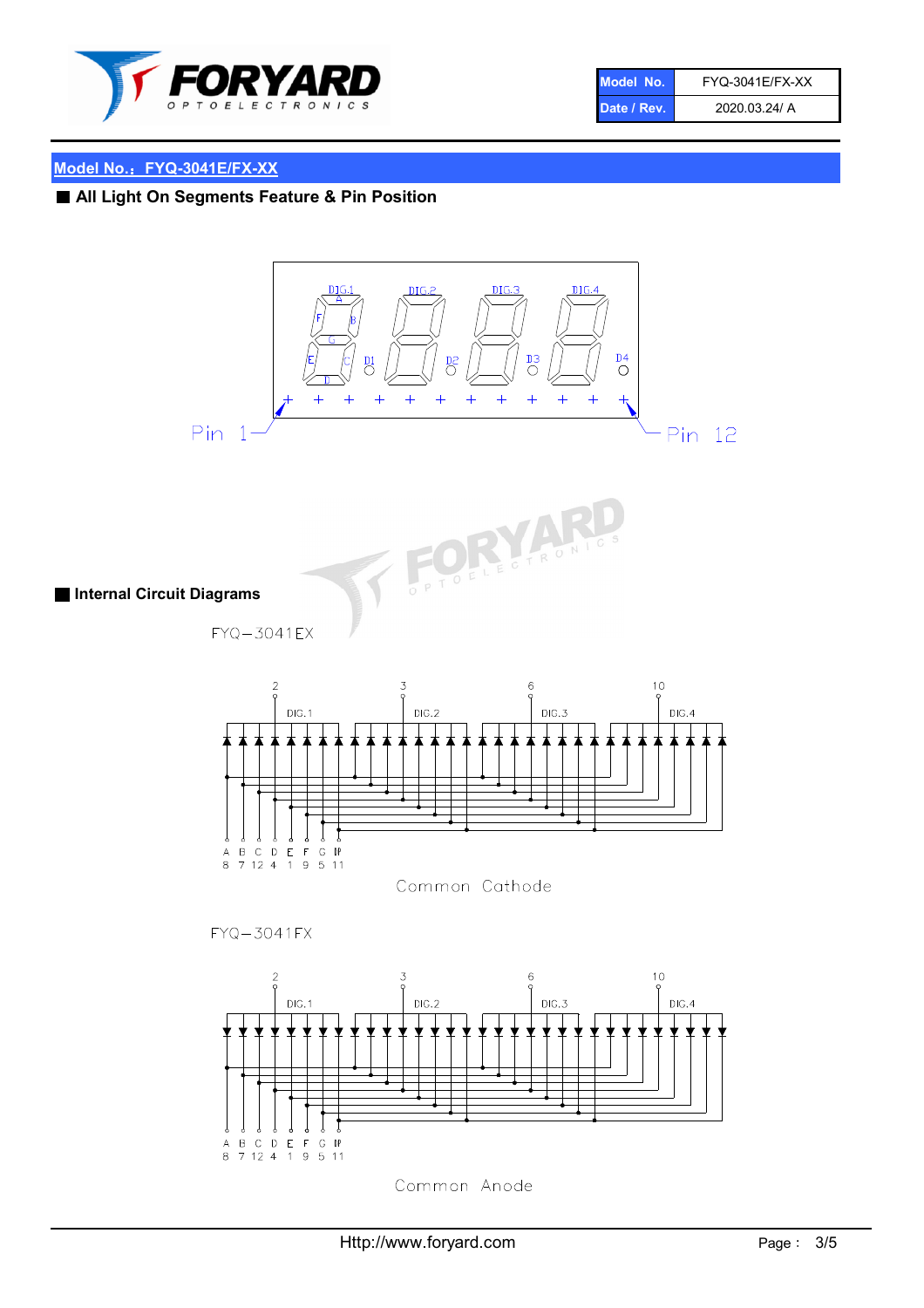

| Model No.   | <b>FYQ-3041E/FX-XX</b> |
|-------------|------------------------|
| Date / Rev. | 2020.03.24/ A          |

#### Absolute maximum

| ISUIULU IIIAAIIIIUIIII TALIIIYS |               |                       |              | (⊺a−∠J ∪ <i>)</i> |              |
|---------------------------------|---------------|-----------------------|--------------|-------------------|--------------|
| <b>Parameter</b>                | <b>Symbol</b> | <b>Test Condition</b> | <b>Value</b> |                   | <b>Unit</b>  |
|                                 |               |                       | <b>Min</b>   | <b>Max</b>        |              |
| Reverse Voltage                 | VR            | $IR = 30$             | 5            |                   |              |
| <b>Forward Current</b>          | ΙF            |                       |              | 30                | mA           |
| Power Dissipation               | Pd            |                       |              | 100               | mW           |
| <b>Pulse Current</b>            | Ipeak         | Duty=0.1mS,1KHz       |              | 150               | mA           |
| <b>Operating Temperature</b>    | Topr          |                       | $-40$        | $+85$             | $^{\circ}$ C |
| Storage Temperature             | Tstr          |                       | $-40$        | $+85$             | °C           |

#### ■ Electrical-Optical Characteristics

#### ● Color Code & Chip Characteristics:(Test Condition:IF=10mA)

Typ Max S | Hi $\textsf{Red}$  | AlGaInP | 660nm LE 20nm | 2.00 | 2.50 D | Super Red | AIGaAs/DH | 650nm | 20nm | 2.00 | 2.50 E | Orange | GaAsP | 625nm | 35nm | 2.00 | 2.50 A | Amber | GaAsP | 610nm | 35nm | 2.00 | 2.50 Y | Yellow | GaAsP | 590nm | 35nm | 2.00 | 2.50 G Yellow Green AIGaInP | 570nm | 10nm | 2.00 | 2.50 3.00 3.80 3.00 3.80 W | White | InGaN/GaN | X=0.29,Y=0.30 |CCT:9500K| 3.00 | 3.80 UHR Ultra Hi Red  $\vert$  AIGaInP  $\vert$  640nm  $\vert$  20nm  $\vert$  2.00  $\vert$  2.50 UR | Ultra Red | AlGaInP | 635nm | 20nm | 2.00 | 2.50 UE Ultra Orange | AIGaInP | 625nm | 20nm | 2.00 | 2.50 UA Ultra Amber | AIGaInP | 610nm | 20nm | 2.00 | 2.50  $UV$  Ultra Yellow  $\vert$  AlGaInP  $\vert$  590nm  $\vert$  20nm  $\vert$  2.00  $\vert$  2.50  $\text{UG}$  Ultra Yellow Green | AIGaInP | 570nm | 30nm | 2.00 | 2.50 PG | Pure Green | InGaN | 520nm | 36nm | 3.00 | 3.80 30nm 3.00 3.80 30nm 3.00 3.80 40~85 60~120~180 40~70 Segment-to-Segment Luminous Intensity ratio(Iv-M) 1.5:1 610nm 9~20(mw) 350~450 470nm 120~180 120~180 Ultra Blue InGaN/GaN 9~20(mw) 20~50 570nm | 30nm | 2.00 | 2.50 | 20~60 470nm 590nm InGaN/GaN B Blue I InGaN 570nm | 10nm | 2.00 | 2.50 | 10~20 30~105 30~135 460nm 520nm Ultra brightness **AlGaInP** AlGaInP 60nm AlGaInP 640nm Peak Wave Length $(\lambda_{\rm P})$ UB 460nm 635nm AlGaInP AlGaInP AlGaInP InGaN/GaN AlGaInP 10~20 Luminous **Intensity** (Iv) Unit:mcd AlGainP 660nm GaAsP GaAsP AlGaAs/DH **Spectral** Line halfwidth (∆λ1/2) 10~20 Standard brightness Forward Voltage(VF) Unit:V 15~30 10~20 625nm GaAsP 590nm **Emitting Color Dice Material** 10~21 610nm

#### Note:

1.Luminous Intensity is based on the Foryard standards.

2.Pay attention about static for InGaN

(Ta=25℃)

(Ta=25℃)